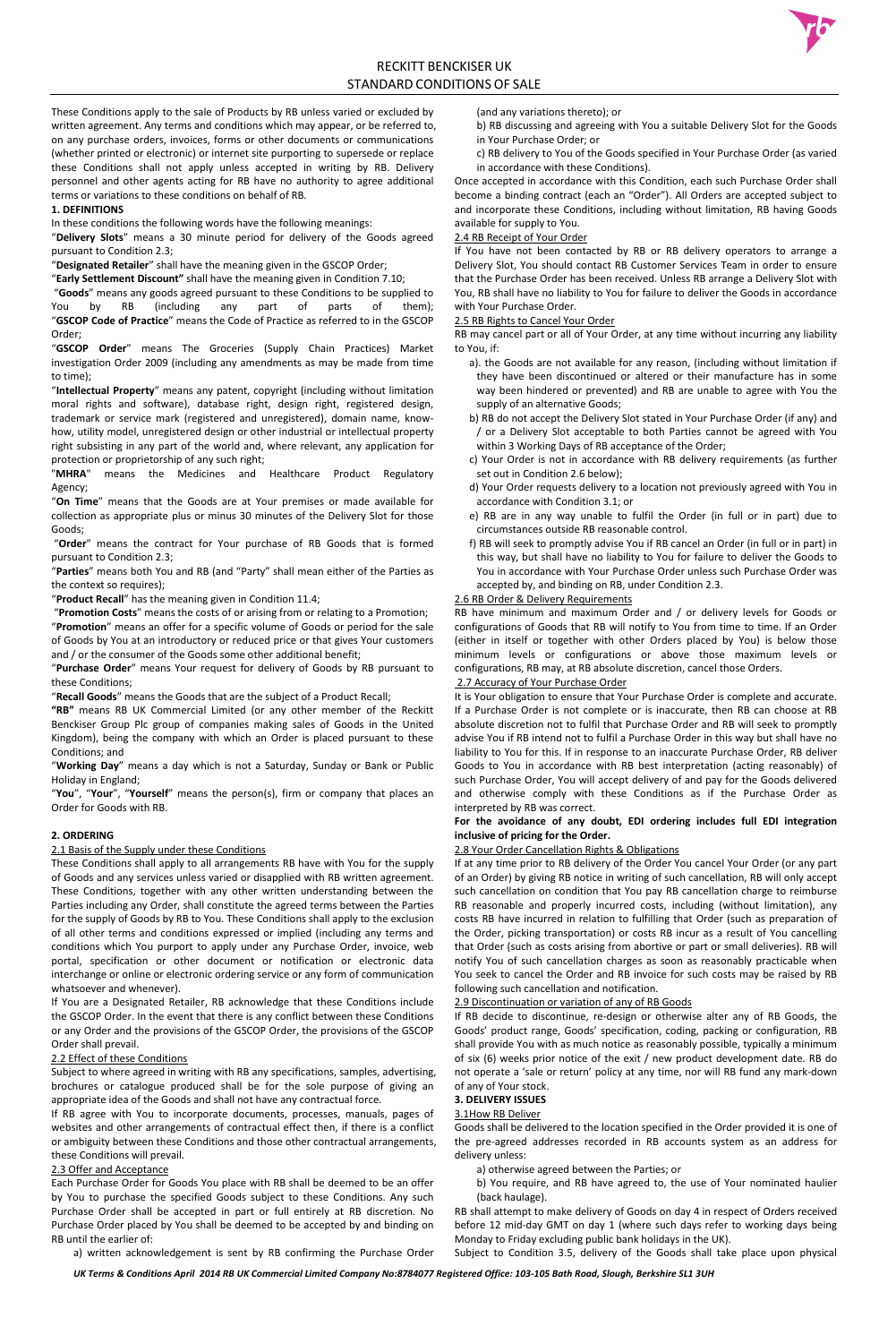delivery to the address specified as above or, where You are collecting the Goods, at the point the Goods are collected and loaded on to Your nominated haulier transport at RB premises.

#### 3.2 RB Delivery Times

Although RB will use RB reasonable endeavours to deliver Goods on time as per a request specified in a Purchase Order or an agreed Delivery Slot, any such dates and times are intended to be estimates only and time for delivery shall not be of the essence. Where (as set out in Condition 3.1(b)) the Goods are to be collected, then the time of delivery is when the Goods are made available for collection in accordance with the agreed collection slotIf no time is specified time specified or a Delivery Slot agreed, delivery will be within a reasonable time.

#### 3.3 RB Delivery Assurances to You

If RB are unable to fulfil a Delivery Slot then RB will endeavour to give You as much notice as possible and will seek to agree a new Delivery Slot with You in accordance with Condition 2.3 on a priority basis.

#### 3.4.Delayed Delivery

RB will not be liable for any loss (including without limitation loss of profit), costs, fees, damages, charges or expenses caused or incurred, directly or indirectly, by any delay in the delivery of the Goods (even where caused by RB negligence).

# 3.5Delayed Delivery Due to Events Caused by You

If RB are unable to deliver the Goods On Time because:

If any of Your delivery points refuse or delay delivery of Goods or impose unreasonable restrictions or procedures or otherwise cause difficulties for delivery of RB Goods, and are not expressly entitled to do so in accordance with these Conditions ("Delivery Problems"), then, if RB notify You of those Delivery Problems and You do not resolve them within a reasonable timeframe, RB shall be entitled, at RB absolute discretion, to suspend further deliveries of RB Goods to such and the delivery the control of the points.

- a) You have not provided appropriate instructions, documents, licences or authorisations;
- b) You have not accepted delivery (or, as set out in Condition 3.1(b), collected the Goods) despite the Goods being presented for delivery On Time; or

c) the Goods would have been delivered On Time but for their being held in a queue at or near Your premises, the Goods will be deemed to have been delivered upon RB delivering such Goods up to the point specified in the relevant sub-condition above, and RB may at RB absolute discretion:

i) wait until You accept delivery of the Goods and charge You for all reasonable and properly incurred costs, charges and losses incurred by RB (including, without limitation, haulage charges) resulting from deemed delivery as set out above;

ii) store the Goods until actual delivery (provided that You agree within 3 Working Days of the original Delivery Slot a new Delivery Slot acceptable to RB) – in which case, delivery will be in accordance with these Conditions, except that You will also be liable for all reasonable and properly incurred costs and expenses (including, without limitation, storage, picking, loading, unloading, haulage, insurance and related overhead costs) arising from the failure to deliver; and/or

iii) terminate any Orders (including the Order in respect of which RB were unable to make delivery and any other Order which is outstanding between RB) without liability to You and charge You all reasonable and properly incurred costs and expenses incurred by RB (including, without limitation, storage, picking, loading, unloading, haulage, insurance and related overhead costs) in relation to such terminations.

### 3.6 Failing of Your Delivery Point

### 3.7 Your Unloading Facilities

You will provide at Your expense at the place of delivery, adequate and appropriate facilities (to ensure dry, clean and safe unloading), equipment and manual labour for unloading the Goods. RB driver shall not be obliged to unload a vehicle or use any of Your machinery to enable You to meet Your obligation under

#### this Condition or Condition 3.16 below 3.8 Back-haul and Your Obligations

Where (as set out in Condition 3.1(b)) You have required RB (or RB agent) to use Your nominated haulier, risk in those Goods passes to You on collection and loading of the Goods by Your haulier and RB are not liable for any additional costs incurred in delivering the Goods including, without limitation, those arising from Your failing to accept or delaying collecting and loading of the Goods and therefore delaying delivery to Your premises. You are responsible for insuring these Goods from and including collection and loading. Your haulier is required to inspect RB delivery and sign RB delivery note on loading the Goods and for the avoidance of doubt the provisions of Conditions 3.11 to 3.14 will apply to such collections

### 3.9 RB Outer Packaging

RB shall use RB reasonable endeavours to ensure that the outer packaging for the Goods shall be reasonably suited for domestic transit in the UK, but shall have no further liability to You in respect of the packaging of items for delivery.

#### 3.10 Delivery By Instalments

Although RB normally make single deliveries, RB may, at RB absolute discretion, make delivery of the Goods by instalments and invoice You for each instalment individually. Where the Goods are to be delivered in instalments (such as where not all the Goods Ordered by You are available at the same time), RB will separate Your Order into two or more separate sub-orders and each sub-order will constitute a separate contract and failure by RB to deliver any one or more of the instalments in accordance with these Conditions as applied to that sub-order, or

any claim by You in respect of any one or more sub-orders, shall not entitle You to treat the Order as a whole as repudiated or to refuse to accept other sub-orders. In such circumstances You shall be responsible for payment of the quantity of Goods delivered in each sub-order as recorded in accordance with this Condition 3.11 Your Obligation to Inspect on Delivery

You shall be responsible for arranging for inspection of the Goods and ensuring the Goods comply with Your Order and are of an appropriate quality on delivery. RB shall have no liability for any claim in respect of any defect in the Goods which would be apparent on inspection and which is made after delivery (or deemed delivery under Condition 3.5) or where You have noted the issue on delivery but not allowed RB driver or other personnel to witness that inspection.

#### 3.12 Proof Of Delivery Notes and Evidence of What RB have Delivered to You

The quantity of any consignment of Goods is recorded by RB on a RB Proof Of Delivery note ("POD") or equivalent document provided to You upon delivery. Such POD shall be conclusive evidence of the quantity received by You on delivery unless You can provide conclusive evidence proving the contrary. Upon receipt of the POD, You must clearly record in full any damage or discrepancies between the POD and the Goods delivered to You (including without limitation and shortages in the Goods delivered compared to the POD) which would be reasonably apparent in delivery, including, without limitation:

a) any incorrect Goods;

b) any visual damage; and/or

c) any short deliveries.

You must sign or appropriately stamp the POD **at the time of delivery** and return it, together with any damaged Goods or evidence of any other discrepancy apparent on delivery, to RB driver.

#### 3.13 Delivery of Goods Not Requested in An Order

In the event that the Goods actually delivered do not correspond to those requested in the Order (such as delivery of incorrect Goods or additional Goods not requested in the Order), such discrepancy should be recorded in writing on the POD **at the time of delivery** and returned to RB driver, together with any Goods which are the subject of the discrepancy.

#### 3.14 Failure to highlight discrepancies on the POD

You acknowledge that the POD provided to You reflects the Goods delivered by RB and therefore accept that, unless a discrepancy is clearly identified on the POD **at the time of delivery** and returned to RB driver (together with any Goods which are the subject of the discrepancy – if applicable), You will be liable for the invoice raised for the Goods as set out in the POD. It is Your responsibility to check the Goods at the point of delivery and accordingly, any POD marked **"SIGNED UNCHECKED"** or some similar marking shall be deemed to indicate delivery of all of those Goods detailed on the POD.

**Save for latent defects notified pursuant to Condition 3.18 (b) and subject to Condition 9.2, RB will not accept any liability, and in no circumstances save for pursuant to Condition 7.4 9 (a) to (b) shall You be entitled to set off any amount whatsoever, for any purported discrepancy between the POD and the Goods physically delivered and/or originally requested in an Order, unless such discrepancy is recorded on the POD.** 

#### 3.15 Discrepancies with an Invoice

Goods are invoiced at the price set by RB and reasonably notified to You from time to time, and not at the price specified in any Purchase Order submitted by You. RB will notify You if there is any discrepancy between the price set out in Your Purchase Order and that recorded on RB systems and in the absence of any rejection of the price notified to You prior to delivery of the Goods, the price recorded on RB systems shall prevail.

In the unlikely event of any discrepancy between an invoice and the POD, a claim must be made to the customer services team in writing within seven (7) days of the date of the invoice, otherwise the invoice shall be deemed correct. If the invoice needs to be updated to reflect any errors in delivery as recorded on the POD, RB customer Services team will liaise with You to resolve the situation and issue a debit or credit note as soon as possible. **In the event that an invoice is queried but the invoice is consistent with the POD and no discrepancy was recorded on the POD at the time of delivery, then provided the invoice reflects the correct prices for the Goods as described above, payment of the invoice must be made in full and in no circumstances shall You be entitled to set off any amount whatsoever in respect of that invoice.**



#### 3.16 Your Commitment on Turnaround Time

Unloading of the Goods, signing or appropriately stamping the POD and authorising departure of the vehicle must take place within 90 minutes of the commencement of the Delivery Slot.

#### 3.17 RB Failure to Deliver

If RB fail to deliver the Goods subject to the Order (in whole or in part), and RB did not give any notice of cancellation in accordance with Condition 3.3, then You must give written evidence to RB Logistics Representative of the failed delivery by the end of the Working Day following the agreed Delivery Slot. Provided You have done so, RB liability for non-delivery of the Goods shall be limited to delivering the Goods within a reasonable time or issuing a credit note for the price of the undelivered Goods against any invoice raised for such Goods otherwise, RB shall have no liability for that failure to deliver and You must pay the relevant invoice in full.

#### 3.18 When You have Legally Accepted RB Goods

You will be deemed to have accepted the Goods as being in accordance with the Order and these Conditions unless:

a)Apparent Defects: upon delivery You notify RB in writing of any apparent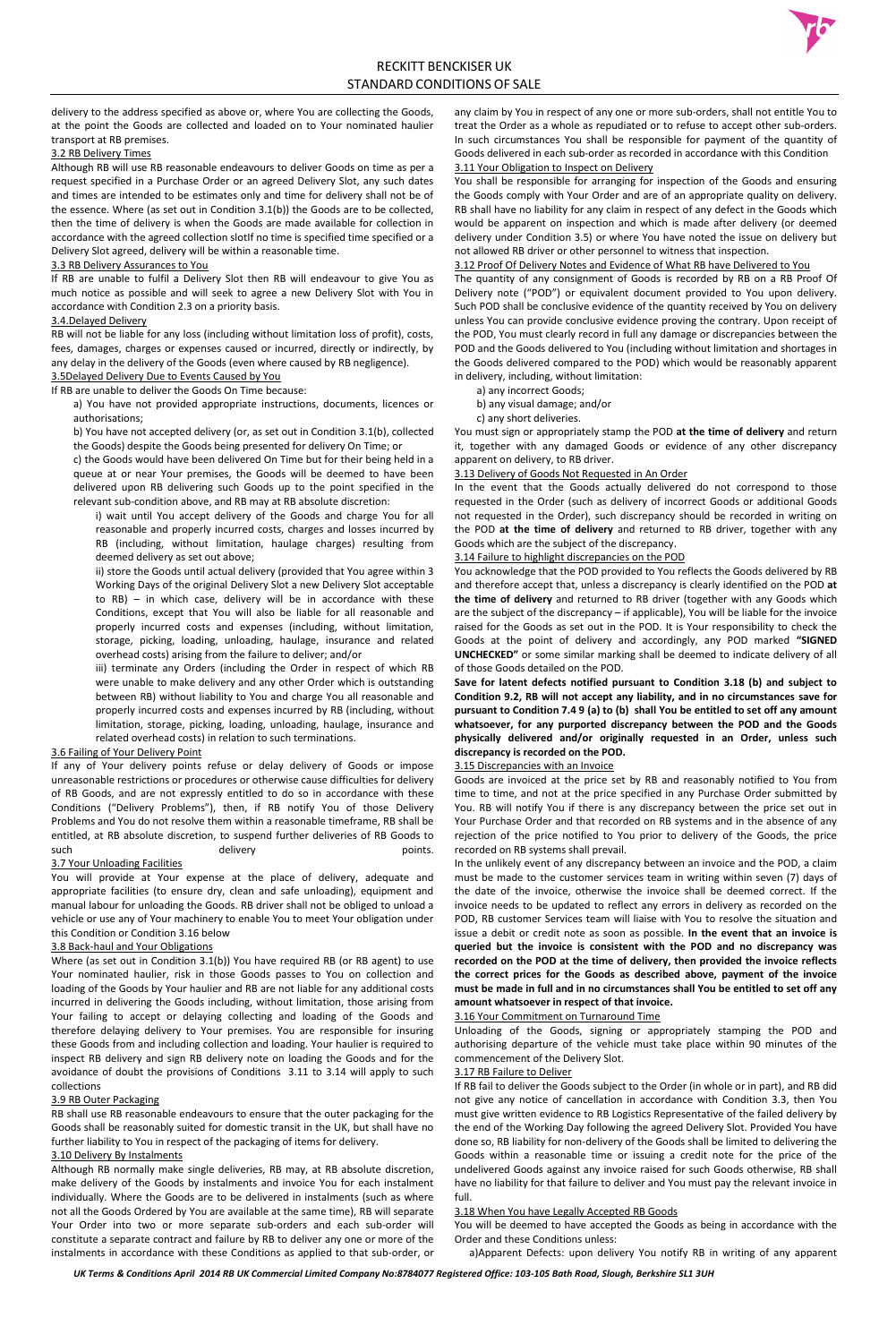defect or other failure of the Goods to conform with the Order by recording such defect on the POD; or

> b)Latent Defects: where the defect or failure would not reasonably be apparent on delivery, You notify RB in writing of any defect or other failure of the Goods to conform with the Order within 3 days of the time You first became aware (or ought reasonably to have become aware) of the defect, failing which You shall not be entitled to reject the Goods and RB shall have no liability for such defect or failure, and You shall be bound to pay the price as if the Goods had been delivered in accordance with Your Order.

## 3.19 Expiry Dates

Unless otherwise agreed in writing, RB give no warranty to the amount of time remaining from delivery of the Goods until the end of the "Expiry Date" marked on the Goods.

### 3.20 RB Primary Packaging, Labelling and Trade Marks

You shall not at any time alter, remove or tamper with any primary packaging (excluding outer packaging) or any labelling or trade marks on any Goods, or affix any additional trade marks or trade designations on to any Goods without RB prior written consent. In no circumstances shall You tamper with, remove or alter the "Expiry Date". You must not sell the Goods after the "Expiry Date". In no circumstances shall You sell Goods which are damaged so that, in RB reasonable opinion, their integrity is compromised.

## 3.21 The Condition of RB Goods on Resale

You shall ensure that all Goods made available for resale are in the same condition (including, without limitation, packaging (excluding outer packaging)) as they were on delivery by RB, unless agreed otherwise by RB in writing. 3.22 Multi-Packs on Resale

Where the Goods are supplied in special consumer packs that contain more then one unit (i.e. multi-packs), these are sold to You on the condition that they will be resold to the consumer in this format and You shall not split them into individual units.

## 3.23 Bar Codes

The printing of bar codes on RB outer cases is for convenience only and although RB will endeavour to observe the EAN UCC specifications, as administered in the UK by the Association for Standards and Practices in Electronic Trade – EAN UK Limited, RB cannot accept liability for any loss (including, without limitation, loss of profit) costs, damage, charges or expenses directly or indirectly attributable to the absence of or any error in such bar code printing.

## **4. PASSING OF RISK AND LEGAL TITLE**

### 4.1 When Risk Passes to You

The Goods shall be at Your risk from the time of delivery (which will be determined in accordance with Condition 3.1).

### 4.2 When Title Passes to You

Full legal title to and property in the Goods shall remain vested in RB (even though they have been delivered and risk has passed to You) until:

a) RB have received payment in full, in cash or cleared funds, in accordance with these Conditions in respect of all Goods that have been supplied pursuant to an Order; and

b) all other money payable by You to RB on any other account or under these Conditions generally or any other contract between the Parties has been received by RB in full.

4.3 Your Obligations Prior to Transfer of Full Legal Title to You Until full legal title and property in the Goods passes to You:

a) You shall hold the Goods on a fiduciary basis as RB bailee (or RB principal where RB are acting as an agent);

b) You shall store the Goods at Your premises in a proper manner in conditions which adequately protect and preserve the Goods and shall insure them on RB behalf, without any charge to RB, and not tamper with any identification upon the Goods or their packaging and shall ensure that they are stored separately from any other goods. RB shall be entitled to examine any such Goods in storage (and in the case of third party storage, You shall procure such right for RB) at any time during normal business hours upon giving You reasonable notice of RB intention to do so (subject to RB observing Your reasonable regulations and instructions relating to security and health and safety as notified to RB in advance);

c). RB may at any time, on demand and without prior notice, require You to deliver the Goods up to RB and RB may repossess and resell the Goods if any of the events specified in Condition 15.1 occurs or if any sum due to RB from You under these Conditions or on any other account or under any other contract is not paid when due;

d) for the purposes of this Condition 4.3(b) and 4.3(c), RB, RB employees, agents and sub-contractors shall be entitled to free and unrestricted access to any premises owned, occupied or controlled by You at any time (and in the case of third party storage, You shall procure such right for RB) on prior notice (subject to RB observing Your reasonable regulations and instructions relating to security and health and safety as notified to RB in advance); and e) RB shall be entitled to maintain an action against You for the price of the Goods notwithstanding that legal, equitable and beneficial title to and property in the Goods has not passed to You.

4.4 Resale prior to legal title transferring

RB hereby authorise You to use and/or sell the Goods in the normal course of Your business and to pass good title in the Goods to Your customers, if they are purchasers in good faith without notice of RB rights provided that:

- a) any sale shall be effected in the ordinary course of the Your business at full market value; and
- b) Your right to resell shall automatically cease on the occurrence of any event set out in Condition 15.1 and/or if any sum owed to RB by You under an Order, these Conditions generally or any other debt from You to RB has been received by RB in full.

## 4.5 Other Remedies

RB rights and remedies set out in this Condition 4 are in addition to, and shall not in any way prejudice, limit or restrict, any of RB other rights or remedies in law or equity.

## 4.6 Following Termination

Following termination of any Order, RB rights (but not Yours) under this Condition 4 shall continue in full force and effect.

## **5. PROMOTING WITH RECKITT BENCKISER**

## 5.1 Agreeing Promotion Funding

- RB will not have any liability for Promotion Costs unless:
	- a) You have notified RB in advance of the Promotion; and
	- b) our authorised representative has agreed in advance in writing (including agreeing the amount of the Promotion Costs, the mechanism and duration of the relevant Promotion and any key criteria You must achieve and/or otherwise include during the Promotion) that RB will be responsible for part or all of the Promotion Costs; and
	- c) promptly, after the end of the Promotion or otherwise on RB request, You are able to demonstrate to RB reasonable satisfaction that You have performed the Promotion in full as agreed under Condition 5.1(b) (including if applicable the amount of actual sales or sales which both Parties have agreed will trigger a payment of Promotion Costs (including redemptions, vouchers and coupons).

### 5.2 Long Stop Date for Presentation of Your Invoices

Where RB do agree to pay for some or all Promotion Costs, then those Promotion Costs must be claimed within twelve (12) months of, and not before, the end date of the applicable Promotion, accompanied by reasonable adequate documentation evidencing the claim. Unless otherwise agreed, such claim shall be paid in accordance with RB standard payment terms (as set out in Condition 7.1). If the Promotion Costs are not claimed in this way and within this timeframe, then RB will not have any liability to You for them

### 5.3 Forecasts Provided By You

Unless otherwise agreed with RB, You are responsible for ensuring any forecasts You provide are made in good faith and are compiled with due care and accuracy. You will only place Purchase Orders for Goods which, in Your reasonable opinion and acting in good faith, will be sufficient and not excessive for the Promotion. If RB are in any way contributing to the Promotional Cost and RB consider that the quantity ordered in any Order or forecasted is unreasonable or excessive, then RB may request You to: (i) provide evidence of Your actual sales; and (ii) any Goods that You have purchased for the Promotion, which have not been sold by You as part of the Promotion, will have their price adjusted to the price that would have applied if RB had not provided the Promotional Cost in respect of such Goods. RB will then issue an appropriate invoice for the difference in amount due, which will be paid by You in accordance with these Conditions.

## 5.4 Where RB Have Made a Special Promotion Investment

You acknowledge that RB may make a special investment specific to You in relation to a Promotion and therefore, RB may agree with You a minimum order quantity and/or delivery configuration of Goods which will be the subject of the Promotion. You will then be obliged to purchase that quantity in that configuration to qualify for that special investment.

## 5.5 Resale of Discounted Goods

Where the Goods are supplied by RB to You at a discount (howsoever funded and whether provided at the time of purchase or retrospectively) for promotional purposes, You agree that such Goods will only be sold in accordance with the promotional mechanic agreed (including without limitation, where RB have agreed an MPP (as described and defined below).

Where, in agreeing to fund a Promotion, RB agree a level of funding against Your then current chosen retail selling price (which RB will obtain from a store audit, Your website or another system to which You have granted RB direct access) (the resulting price point being referred to as a "Maximum Promotional Price" or "MPP"), RB funding is conditional upon it being applied in its entirety to Your retail pricing, for the benefit of consumers. Accordingly, the funding is conditional upon You reselling those Goods at or below the Maximum Promotional Price. Clearly, You remain entirely free to price those Goods at or below the MPP in Your absolute discretion and remain entirely free to determine Your retail prices following the end of the Promotional support or Promotional period.

Where You decide to resell the Goods above the MPP or other than in accordance with any agreed Promotional mechanic, RB can withdraw RB support for such Promotion and recover from You any Promotion Costs RB have paid or any other funding that was applied in respect of Goods for which such funding was provided but which were resold at a price greater than the MPP.

#### 5.6 Netting Off in Respect of Promotion Costs

If, as set out in Condition 7.4 (b), RB have agreed in writing to a set off of costs chargeable by You to RB that relate to a particular Promotion against the price of Goods payable under an Order, then You must (within five (5) Working Days of the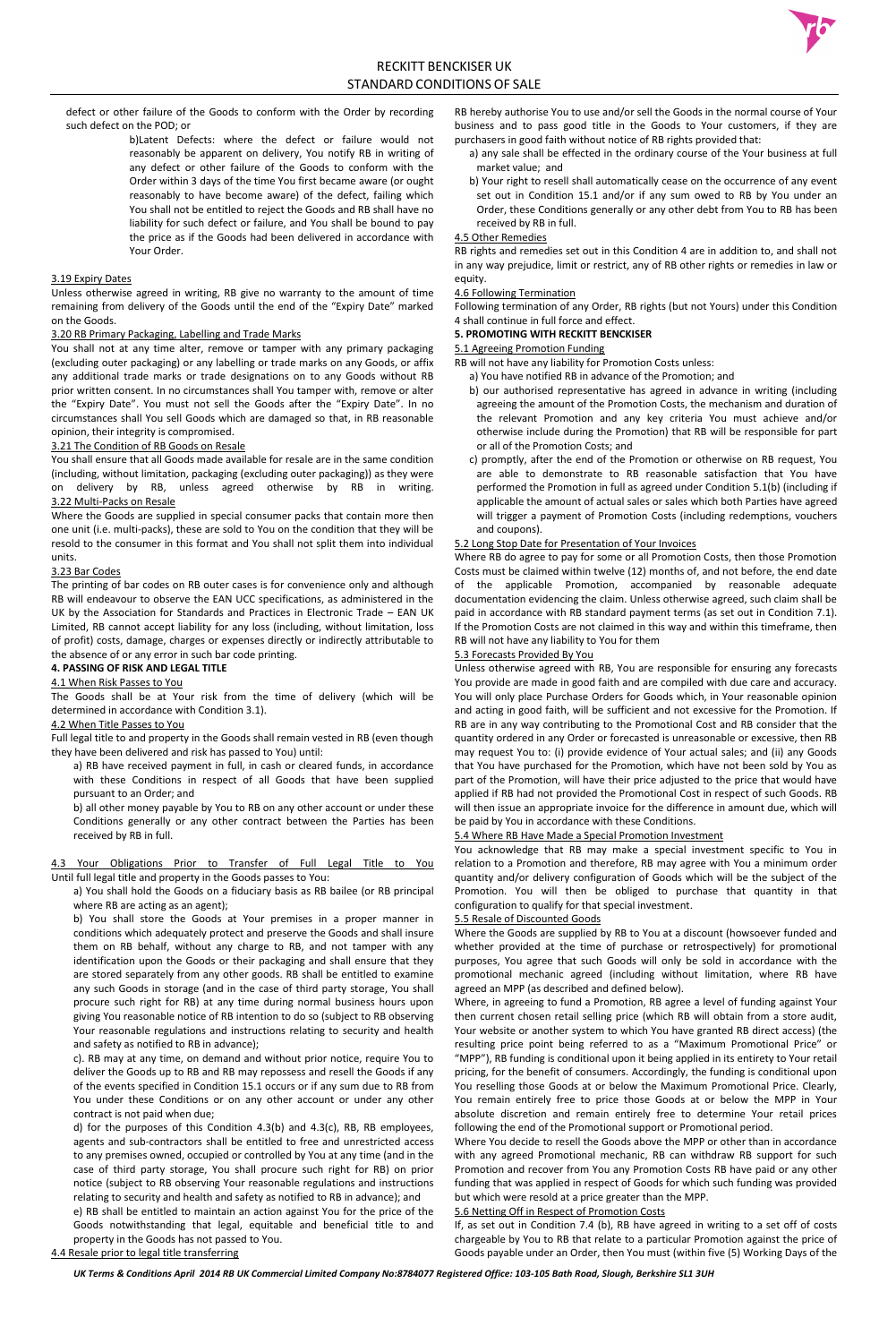

# RECKITT BENCKISER UK STANDARD CONDITIONS OF SALE

*UK Terms & Conditions April 2014 RB UK Commercial Limited Company No:8784077 Registered Office: 103-105 Bath Road, Slough, Berkshire SL1 3UH*

date of the invoice) provide reasonable justification for the set off, obtain RB written consent and issue an invoice to RB for the amount that is agreed to be set off, stating the number of RB invoice against which is being set off, Purchase Order number and a reasonable summary of the reasons for payment. Please note that unless otherwise agreed in writing, no deduction shall be made by You. For the avoidance of doubt, if the right of set-off is granted further to this Condition, the payment terms set out in Condition 7.1 shall not be affected.

## **6. PRICE**

## 6.1 The Price of RB Goods

Unless otherwise agreed in writing by RB, the price for the Goods shall be the price at the date of receipt of Your Purchase Order by RB (or if that date is not a Working Day, the first Working Day following receipt). That price shall be as RB have notified to You in writing (which includes any price list or price file specific to You in relation to any Good or Goods) in force at the date of receipt of the Purchase Order by RB.

### 6.2 Price Increases

Unless otherwise agreed with RB, RB will endeavour to provide You with a minimum of four (4) weeks' prior written notice in respect of any price move, unless specific commodity market conditions dictate otherwise, in which case, RB shall provide You with as much prior written notice as reasonably possible in the circumstances. RB shall not be obliged to justify any change in the price of Goods and the new price will become effective on the date specified in RB notice to You. Any Purchase Orders placed on or after that date will be subject to the new price, whether or not You have expressly agreed to the new prices at revised pricing.

For the avoidance of doubt, in the event that You do not meet any trading criteria that RB has notified to You in relation to the base price list offered, RB reserves the right to apply a price increase at any time to be applied to Your account within 28 days.

### 6.3 Your Price File Information on Your Systems

In the event of a conflict between the price information in RB price files and the price information in Your price files or Your Purchase Order, RB price files shall prevail and You shall be invoiced according to RB price files.

## 6.4 What RB Price Includes and Excludes

Unless otherwise stated by RB, RB prices include all costs and charges in relation to packaging, labelling and delivery. Unless otherwise agreed in writing, the price for the Goods shall be exclusive of any value added tax (or replacement tax), any import or export duties or other similar taxes, delivery charges, duties or imposts, all of which will be paid by You in addition to the price.

## **7. HOW AND WHEN YOU PAY RB**

### 7.1 Your Payment Obligations

Regardless of when delivery of the Goods takes place, You will pay RB invoices within twenty eight (28) days of the invoice date.

If any sum due from You to RB under any Order, or these Conditions or any other contract and research between the contract RB

## 7.2 When RB Require Payment

Time for payment shall be of the essence and is required as set out in Condition 7.1 above

## 7.3 Payment Mechanisms

No payment shall be deemed to have been received until RB have received cleared funds. All payments shall be in UK pounds sterling unless otherwise agreed in writing. BACS / CHAPS and credit transfers shall be made to the address notified to You by RB.

### 7.4 RB Right to Full Payment

You shall make all payments due under these Conditions without any deduction whether by way of set-off, withholding, counterclaim, discount, abatement or otherwise, **unless** You have

**(a) a valid court order requiring an amount equal to such deduction to be paid by RB to You,**

## **(b) RB have agreed to such deduction in advance in writing; or**

## **(c)the deduction is made in accordance with Condition 7.5 below.**

## 7.5 Withholding in Respect of Discrepancies

In the event of any dispute in relation to an invoice properly raised by You (in good faith and in accordance with Conditions 3.14 and 3.15) within seven (7) days of the date of the relevant invoice, You may temporarily set-off only such part of the invoice as is in dispute until such time as the dispute is resolved provided that, in the event that the dispute is resolved in RB favour, You shall be liable for all costs associated with such dispute and all interest due on the withheld amount for the period from the due date of the invoice until full payment. For the avoidance of doubt, You must make payment to RB of any part of the invoice which is not in dispute in accordance with Condition 7.1. Payments made following resolution of any discrepancies will not be subject to any Early Settlement Discount (where applicable) unless the discrepancy is resolved and the payment made within the Early Settlement Discount timeframe (agreed with You in writing).

#### 7.6 Reference to Correct Invoice Identification Numbers

If payments received from You are not stated to refer to a particular invoice, RB may appropriate such payment to any outstanding invoice addressed to You from RB (or any other company within the Reckitt Benckiser Group Plc group of companies).

#### 7.7 Receipts

RB will not issue any receipt for payment made by cheque or BACS / CHAPS / credit transfer unless specifically requested by You in advance in writing. 7.8 No Credit Facility Offered

No indulgence granted by RB to You concerning Your obligations under this Condition 7 shall be, or shall be deemed to be, a credit facility, but if any such

facility is granted to You by RB, RB may withdraw at RB sole discretion at any time. RB may suspend performance of any Order (in whole or in part), until You satisfy RB as to Your creditworthiness or give RB such security as RB shall deem appropriate for the full value of the Goods for which payment is outstanding and/or for any other Goods for which You place a Purchase Order in the future. 7.9 Treatment of Late Payments

(eg JBP) is not paid on or before the due date for payment, then all sums owing by You to RB shall become due and payable immediately and, without prejudice to any other right or remedy available to RB, RB shall be entitled to:

a) cancel or suspend performance of any Order provided that RB give You prior written notice of RB intention to do so, including, suspending deliveries of the Goods and suspending delivery of any other Goods to You until arrangements satisfactory to RB as to payment or credit have been established;

b) appropriate any payment made by You (or any member of Your group companies) to such of the Goods as RB may think fit;

c) require You to pay for Goods prior to their despatch or collection from RB place of business; and

d) charge You:

i) interest calculated on a daily basis on all overdue amounts (both before and after judgment) until actual payment at the rate of five per cent (5%) per annum above the base lending rate of HSBC Bank plc prevailing from time to time until payment is made in full; and

 ii) the cost of obtaining judgment or payment to include all reasonable professional costs (including legal fees) and other costs of issuing proceedings or otherwise pursuing a debt recovery procedure.

# **7.10 Early Settlement Discount**

**In theIn the event that you choose to settle an invoice earlier than the Payment terms set out in condition 7.1 above and qualify for an Early Settlement Discount, subject to receipt of such payment by RB as cleared funds within 14 days of the invoice date (and where the 14th day falls on a weekend or bank holiday the cleared funds are received on the last working day within the 14 days) RB, at its sole discretion, will apply the standard settlement discount to the net invoice value (the "Early Settlement Discount"). For the avoidance of doubt and without prejudice to the terms and conditions set out herein, RB must receive cleared fund on or before the 14 days stipulated for you to qualify for the Early Settlement Discount.**

## **8. RB PROMISE TO YOU**

### 8.1 RB Assurance

For the period up to an including the final day of expiry of the "Expiry Date" date as marked on the Goods, RB warrant that the Goods shall comply fully with all UK legislation relating to the manufacture and supply of such Goods as in force at the date of Your Order.

## 8.2 Treatment of Defective Good(s)

Subject to Condition 8.3, if You establish to RB reasonable satisfaction that there is a defect in the Goods or the Goods are otherwise than in accordance with the Order, then RB shall, at RB option:

a) where relevant, repair or make good such defect or failure in such Goods free of charge (including all costs of transportation of any Goods or materials to and from You for that purpose);

b) replace such Goods with Goods which are in all respects in accordance with the Order; or

c) issue a credit note to You in respect of the whole or part of the Order price of such Goods as appropriate having taken back such materials relating to such Goods,

subject, in every case, to the remaining provisions of this Condition 8 and provided that RB aggregate liability under this Condition 8 shall in no event exceed Your purchase price of such Goods and performance of any one of the above options shall constitute an entire discharge of RB liability for Goods having a defect.

#### 8.3 Your Obligations in Relation to Defective Goods

### Condition 8.2 shall not apply:

a) where the defect in the Goods would be apparent on delivery and You have failed to carry out an inspection on delivery or where You have noted the issue on the POD but not allowed RB driver or other personnel to witness that inspection as described under Condition 3.11,

b) unless You notify RB in writing of the alleged defect within 14 days of the time when You discover or ought to have discovered the defect; and

c) unless You afford RB a reasonable opportunity to inspect the relevant Goods and, if RB so request and where it is reasonable to do so, promptly return to RB or such other person RB may nominate a sample of the Goods within 24 hours, reasonable carriage paid by RB, for inspection, examination and testing and/or otherwise permit RB to have access to the Goods at Your premises or other location where they may be for such purposes.

#### 8.4 Your Obligations on Agreed Uplifts

Where RB have agreed to replace/uplift the Goods in accordance with Condition 8.2(a) or (b), You are obliged to:

a) agree with RB in advance a reasonable collection slot;

b)ensure that the Goods to be collected are in the same condition and correspond with the same description and quantity, as stated in RB uplift note and are ready for collection on the type of pallets used for RB delivery of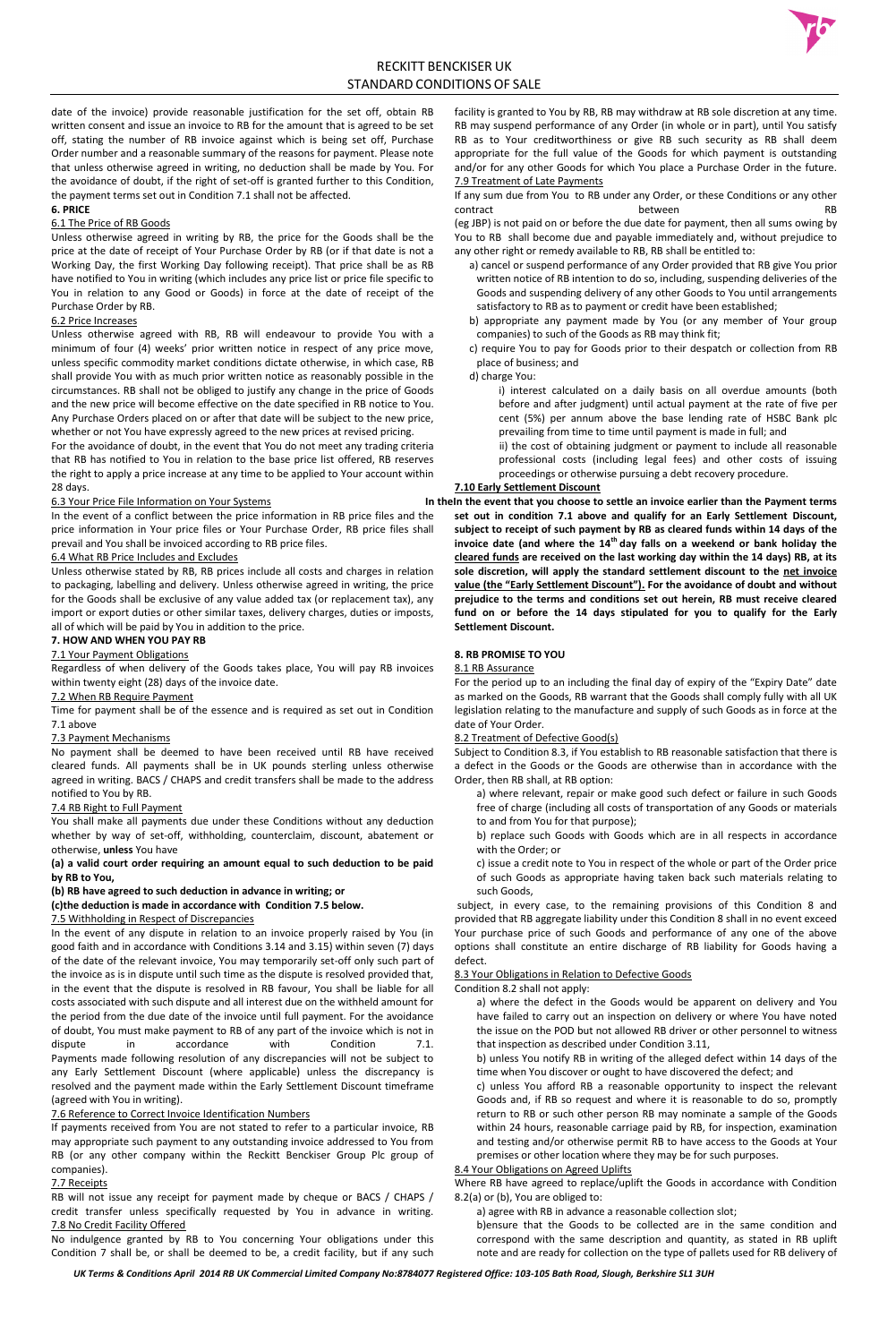the Goods (or such other pallets that RB notify to You); and

c) provide RB with at least 24 hours notice in the event that the Goods will not be ready for collection at the agreed collection slot and seek to agree a new collection slot with RB on a priority basis.

All MHRA regulated products have to be returned within 3 Working Days if the delivery premises are not licensed for the storage and distribution of pharmaceutical goods by the MHRA

All MHRA regulated products may be returned within 5 Working Days from licensed premises.

All MHRA regulated products returns can be accepted from licensed premises up to 30 days after the original despatch but will require certification of appropriate storage from the Responsible Person (HC11 Form). This certification shall be supplied to RB no later then 14 days after the uplift.

#### 8.5 RB Replacement Obligations

If RB elect to replace the Goods pursuant to Condition 8.2(b), RB shall deliver the replacement Goods to You at RB's own expense at the address to which the defective Goods were delivered and the legal, equitable and beneficial title to the defective Goods which are being replaced shall (if it has vested in You) immediately re-vest to RB

#### 8.6 Where RB Have No Liability to You in Respect of Defects

RB shall be under no liability under the warranty at Condition 8.1 above or otherwise:

a) in respect of any defect arising from fair wear and tear, wilful damage, negligence, abnormal working conditions arising after RB delivery (or deemed delivery) of the Goods;

b) for any failure to follow RB instructions (whether oral or in writing), including, without limitation, storage instructions and "Expiry" dates;

c) where Goods held under ambient storage are not kept free from condensation;

d) for any misuse or alteration or repair of the Goods without RB prior written approval; and/or

e) if You make any further use of the Goods after noting any defect on the POD.

## 8.7 Exclusions

The warranties set out in these Conditions are the only warranties which shall be given by RB and all warranties, conditions and other terms implied by statute or common law are, to the fullest extent permitted by law, excluded from the Order.

### 8.8 RB Goods Specification

RB reserve the right without liability to You to make any changes in the specification of the Goods which are required to conform with any applicable statutory or EC requirements or which do not materially affect the quality or performance of the Goods. Where RB make such changes, RB will provide You with reasonable prior notice where legally required to do so

#### **9. EXCLUSION AND LIMITATION OF LIABILITY**

#### 9.1 Scope of RB Liability

Conditions 2.3, 2.5, 3.4, 3.5, 3.14, 3.15, 3.17, 5.1, 5.2, 8.2, 8.6, 9, 11.9 and 11.11 and the following provisions set out RB entire liability (including any liability for the acts or omissions of RB employees, agents and sub-contractors) to You in respect of:

a.any breach of any Order or these Conditions; and

b.any representation, statement or tortuous act or omission including negligence arising under or in connection with any Order or these Conditions.

#### 9.2 Legal Liability

Nothing in these Conditions shall exclude or limit RB liability for any matter for which liability cannot be excluded or limited at law including without limitation RB's liability for death or personal injury by RB's negligence.

### 9.3 Maximum Liability

Subject to Conditions 9.1, 9.2 and 9.4, RB maximum aggregate liability in contract, tort (including negligence), breach of statutory duty, misrepresentation or otherwise, arising in connection with the performance or contemplated performance of an Order shall be limited to either: (a) our selling price of the Goods in respect of which You have suffered or incurred such loss or damage as set out in that Order; or (b) £25,000, whichever is the greater.

#### 9.4 Limitation of Scope of RB Liability

RB shall not be liable for any loss of profit, loss of data, loss of savings (even when advised of the same), loss of opportunity, any economic loss (direct or indirect) or any indirect or consequential loss or damage, costs, expenses or other claims for consequential compensation whatsoever (howsoever caused) and/or loss or damage (contractual, tortious, breach of statutory duty or otherwise) which arise out of or in connection with an Order or these Conditions.

#### 9.5 Your Obligation to Insure

The price of the Goods has been calculated on the basis that RB will exclude or limit RB liability as set out in these Conditions and You, by placing an Order, agree and warrant that You shall insure against or bear Yourself any loss for which RB have excluded or limited liability in these Conditions and RB shall have no further liability to You. Should You require RB to accept a greater liability under a specific Order or these Conditions generally, please notify RB and RB can consider how that will affect the prices at which You buy RB Goods

## **10. YOUR OBLIGATIONS IN RELATION TO THE GOODS AND YOUR INDEMNITY TO RB**

### 10.1 Your Indemnity to RB

You irrevocably and unconditionally agree to indemnify and keep indemnified RB, RB employees, sub-contractors and agents (who shall have no duty to mitigate their loss) in full and on demand and keep them so indemnified against all claims, demands, actions, proceedings and all damages, losses, costs and expenses (including without limitation legal and other professional advisers fees and all consequential and economic loss (including without limitation loss of profit, future revenue, reputation or goodwill and anticipated savings)) whether direct or indirect made against or incurred or suffered by RB or any of them directly or indirectly and whether wholly or in part resulting from any third-party claim, demand, proceedings or action following a sale by You of the Goods of Your storage of them pending sale unless and to the extent that such third-party claim, demand, proceedings or action results from any defect in the Goods (other than those defects resulting from Your storage).

#### 10.2 Your obligations in relation to the Goods

You shall at all times:

a) follow RB reasonable instructions (whether oral or in writing) in relation to the Goods, including, without limitation, storage instructions and "Expiry" dates;

b) keep the Goods at an appropriate temperature;

c)keep Goods held under ambient storage free from condensation; and

d) not misuse or alter or repair the Goods without RB prior written approval. 10.3 Sale of RB Goods

Goods are sold to You on the condition that

a) You shall not sell, market, promote or supply (directly or via a third party) any of the Goods to customers outside the European Economic Area (EEA); b) You have all relevant licences required to sell the Goods (including where relevant licences for the sale of healthcare Goods (including a Wholesale Dealers Licence)); and

c) if Goods are subject to any restrictions on sale (including restrictions on the sale of healthcare Goods so that they are made by persons appropriately authorised), You supply such Goods only in compliance with such regulations (including where appropriate via authorised persons only).

## **11. SAFETY FIRST**

### 11.1 RB Product Guidelines

You shall comply at all times with RB written instructions and all written guidelines issued from time to time by RB relating to the Goods concerning their storage, application, resale, recall and use and You shall refer Your employees and Your customers to such instructions and guidelines. RB instructions, guidelines and requirements set out in Conditions 11 and 12 override any of Your procedures, instructions or guidelines

## 11.2 Your Product Recall Policy

On request from RB, You shall provide RB with a copy of Your product recall policy. 11.3 Your Co-Operation

Notwithstanding any other Condition, if RB notify You in writing of any defect in or relating to the Goods previously delivered to You at any time or any error or omission which exposes or may expose consumers to any risk of death, injury or damage to property, You shall co-operate fully and promptly with any steps taken by RB under Conditions 11.4 to 11.7 (inclusive) below.

### 11.4 Recall Mechanisms

RB may, at RB discretion, recall any Goods already sold by RB to RB customers (whether for a refund or credit or for replacement of the Goods which shall in each case be determined by RB at RB discretion) ("Product Recall") and/or issue any written or other notification to RB customers about the manner of use or operation of any Goods already sold by You to Your customers.

#### 11.5 Your Necessary Assistance in a Recall Situation

If there is a Product Recall You will co-operate with RB to ensure that the Product Recall is promptly and effectively dealt with including without limitation (where requested by RB or RB agent);

a) advising promptly, and providing details to RB of, all retail outlets and trade customers (if any) to whom Recalled Goods have been supplied, and request such outlets and customers to comply with obligations equivalent to those in Conditions 11.4 to 11.7 (inclusive);



b) ceasing to sell or distribute Recalled Goods;

c) removing Recalled Goods from shelves at retail outlets and warehouses, returning them to Your central location, isolating them from other Goods and labelling them as "QUARANTINED", ensuring that the Recalled Goods are not sold and making the Recalled Goods available for collection by RB;

d) if specifically requested by RB, destroying the Recalled Goods in accordance with RB guidelines and, if required by RB, under the supervision of RB personnel or agent;

e) carrying out stock audits to ensure all Recalled Goods have been identified and removed;

f) appropriately displaying product recall notices, provided by RB, at all outlets;

g) providing contact details (including 24 hour telephone contact) of Your relevant personnel responsible for arranging the Product Recall;

h) allowing RB personnel or agents reasonable access to Your premises to allow audits to take place to check the effectiveness of the Product Recall;

i) ensuring all of Your relevant personnel are aware of and prepared for applying the Product Recall procedures set out in Condition 11; and

j) promptly completing and return to RB RB Product Recall checklists that RB provide to You.

### 11.6 Communication of a Recall

A Product Recall and procedures relating to it may be communicated to You by RB by any reasonable means including without limitation via telephone, fax, e-mail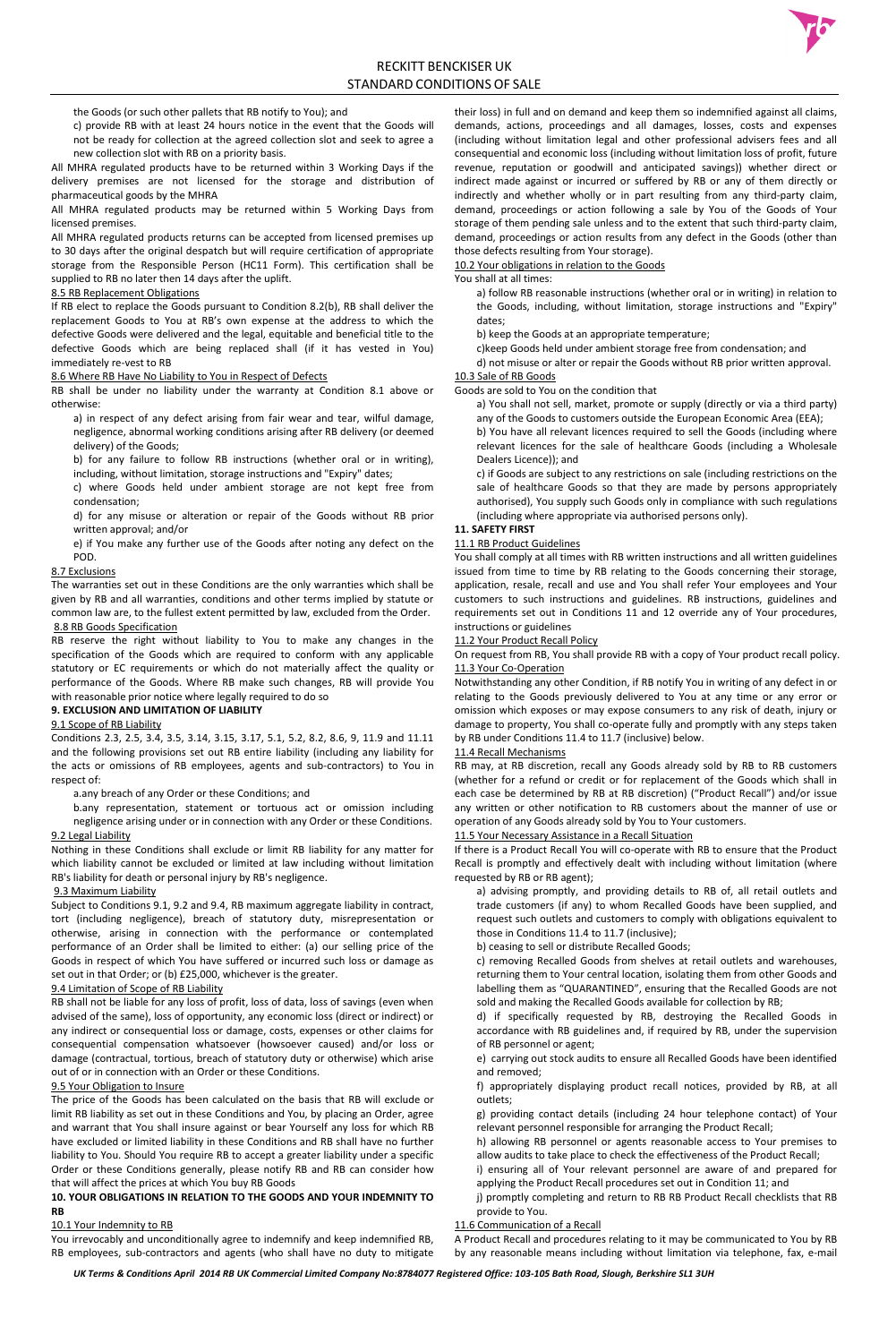and trade publications. You will not make any public statement regarding a Product recall without RB prior written consent.

#### 11.7 Your Obligation to Update RB on Recall Status

On request from RB, You shall report on how You have implemented the Product Recall procedures set out in this Condition 11 and the requirements set out in Condition 12.

#### 11.8 Renewal of Supply

RB may, at RB absolute discretion, only supply Goods once RB are satisfied that You have complied with the obligations set out at Conditions 11.4 to 11.7 (inclusive).

#### 11.9 Your Obligations

If You do not comply with Conditions 11.4 to 11.7 (inclusive) then RB, subject to Condition 9.2, shall have no liability (including without limitation product liability and liability arising from RB negligence) for the Recalled Goods to the extent that Your failure so to comply causes loss or damage.

#### 11.10 Recall Compensation

Without prejudice to any other right or remedy available to You, if RB do initiate a Product Recall then, subject to Condition 11.9, RB shall pay to You as compensation:

a) a refund of the price paid by You to RB for the Recalled Goods; and/or

b) reimburse You for any liability You directly incur to Your retail consumers (but not any other type of customer) in relation to Recalled Goods, to the extent You are legally obliged to incur such liability to the customer in the absence of special contractual conditions.

#### 11.11 RB Limitation of Liability

Subject to Conditions 11.10 or Condition 9.2 , RB shall have no liability to You:

a) in contract, statute, tort (including, without limitation, negligence) or otherwise for the Recalled Goods or other liability incurred relating to the Product Recall; nor

b) for any Product Recall charges, expenses or penalties (including without limitation fixed charges) whether notified to RB at all, or before or after a Product Recall.

### 11.12 Legal Scope of Your Obligations

You shall use all reasonable endeavours to ensure that Your customers, (and in turn Your customers' customers) who are not retail consumers, are contractually obliged to comply with provisions equivalent to those of Conditions 11 and 12.3.

#### **12. HOW RB DEAL WITH CONSUMER COMPLAINTS**

### 12.1 RB Deal with Complaints

You are not authorised to make any representation on RB behalf in response to any consumer or other complaint.

### 12.2 RB Consumer Care Line Information

Subject to Condition 12.4, in the event of receipt of any complaint or query from a consumer in relation to RB Goods, please direct the consumer to RB consumer care line number (which is usually marked on RB Goods

### 12.3 Scope of RB Liability If You Decide to Deal with Consumer Complaints

If You or Your customer deals with a consumer's complaint in relation to any Goods without reference to RB, then RB shall have no liability except to the extent that RB are liable to You under these Conditions, to a maximum of the price at which RB sold the Goods (being the single item in respect of which the customer has complained) to You and RB shall, without prejudice to the generality of the foregoing, have no liability to You for Your costs or expenses, administrative or otherwise. RB shall have no liability under this Condition 12.3 unless You provide details of the reason for the complaint, the date of the complaint, the quality code for the relevant Goods and name and address of the relevant consumer (in all cases, where available and subject to any applicable laws applying to the sharing of such information as aforesaid).

### 12.4 Healthcare Products

You will report to RB any comment made by any person relating to the efficacy of any of the Goods that are healthcare products, including, without limitation, any adverse event, any report of Products being used during pregnancy, any report that one of the Products is ineffective, and any report of Products being given to a child of an age for which the Products are not licensed (a "Report").

You will ensure that such Reports include at least the Minimum Information, where Minimum Information means:

a) a description of the event;

b) a description of the Product involved (along with any other medical products involved);

c) the identity of the subject involved; and

d) the identity of the person reporting the event.

You will ensure that Reports are made no later than the next Working Day after they are received by You, and are sent by e-mail to RB at: pharmacovigilance@reckittbenckiser.com, or as otherwise advised in writing by RB.

You will ensure that Your staff are appropriately trained so as to ensure the correct performance of the obligations set out in this Condition 12.4.

## **13. SUB-CONTRACTING, ASSIGNMENT AND THIRD PARTY RIGHTS**

#### 13.1 Assignment and Sub-Contracting

You are not entitled to assign, charge, subcontract or transfer the Order or any part of it without RB prior written consent. RB may assign, charge, subcontract or transfer the Order or any part of it to any person.

#### 13.2 Third Party Rights

Save where these Conditions expressly reserve rights in respect of a Party's group companies, any person who is not a party to the Order (including any employee, officer, representative or sub contractor of either party) shall have no right (whether under the Contracts (Rights of Third Parties) Act or otherwise) to enforce any provision or rights under an Order which expressly or by implication confers a benefit on that person without the express prior agreement in writing of the Parties which agreement must refer to this Condition. Even if a person who is not a party to this Agreement has a right to enforce any provision of this Agreement the Parties may vary or cancel this Agreement between them without requiring the consent of such third party.

#### **14. FORCE MAJEURE**

#### 14.1 Events which cannot be reasonably controlled

Each Party shall not be liable to the other Party for failure or delay in meeting its obligations under an Order to the extent that such failure or delay is attributable to circumstances beyond that party's reasonable control or those of its suppliers and sub-contractors (including, without limitation, Acts of God, pestilence, crop failure, disease, raw material shortages which affect availability of a product, fire, flood, lightening, war, revolution, acts of terrorism, strikes, lockouts or other industrial action or failure of IT systems) ("Force Majeure Event") provided that the Party whose performance of obligations under these Conditions is delayed or will not be completed promptly notifies the other part of such Force Majeure Event.

#### 14.2 Impact of such Force Majeure Events

In the event that the Force Majeure Event continues for an uninterrupted period of 8 weeks from receipt of notice under Condition 14.1, or for an interrupted period of more than 12 weeks in any 52 week period, either Party may terminate the Order and any Orders then outstanding under these Conditions.

## **15. BREAKING OR TERMINATING THE AGREEMENT**

### 15.1 RB Suspension and Termination Rights

Each Party may, as it thinks fit, (without prejudice to any other rights or remedies it may have against the other party) immediately terminate all Orders made pursuant to these Conditions if:

- a) the other Party commits a material breach of any of its obligations under these Conditions (including any Order hereunder) which is incapable of remedy; b) the other Party fails to remedy a breach of its obligations under these Conditions (including any Order hereunder) which is capable of remedy, or persists in any breach of any of its obligations under these Conditions (including any Order hereunder) after having been requested in writing by the first Party to remedy or desist from such breach within a period of 14 days;
- c) any distress execution or diligence is levied upon any of the other party's goods or property and is not paid out within 7 days of it being levied;
- d) the other Party (being a partnership) or Your partner offers to make any arrangements with or for the benefit of its creditor or its partner generally or there is presented in relation to it or its partner a petition of bankruptcy;
- e) the other Party (being a limited company) is deemed to be unable to pay its debts within the meaning of Section 123 of the Insolvency Act 1986 or the other Party calls a meeting for the purpose of passing a resolution to wind up its company, or such a resolution is passed or it presents or has presented a petition to wind up or present or have presented a petition to appoint an administrator or have an administrative receiver or receiver appointed to the whole or any part of its business, undertaking, property or assets;
- f) the other Party ceases, or threaten to cease, to carry on business; or
- g) a secured lender of the other Party takes any steps to obtain possession of the property on which it has security or otherwise to enforce its security;
- h) the other Party suffers or undergoes any procedure analogous to any of those specified in Conditions 15.1(c) to (g) inclusive above or any other procedure available in the country in which it is constituted, established or domiciled against or to an insolvent debtor or available to the creditors of such a debtor;
- 



- i) the other Party undergoes a change of Control and for the purposes of this Condition 15.1(i), "Control" has the meaning specified in Section 416 of the Income and Corporation Taxes Act 1998;
- j) the other Party acts or omits to act in such a way as would in the first party's reasonable opinion bring the first Party into disrepute or otherwise damage the first party's reputation; or
- k) the first Party reasonably believes that any of the events specified in Condition 15.1(a) to (j) inclusive above is about to occur in relation to the other party.

Without prejudice to any right or remedy available to RB, RB may suspend further performance of any of RB obligations under these Conditions (including all Orders hereunder) or delivery of Goods or stop any Goods in transit or by notice in writing to You if any of the events specified in Condition 15.1(a) to (j) inclusive above happens or is about to occur in relation to You

#### 15.2 Payments Due at Termination

Notwithstanding any such termination or suspension in accordance with Condition 15.1 above, You shall pay RB at the appropriate rate under these Conditions for all Goods delivered up to and including the date of suspension or termination and the termination of these Conditions or any other contract for whatever reason shall not affect the rights or remedies of either Party in respect of any previous breach or in respect of any sum owing to or becoming owing to the other.

#### 15.3 Survival of Certain Provisions After Termination

Any termination of any Order, or these Conditions, (for whatever reason) shall not affect the coming into force of the continuance in force of any provision of these